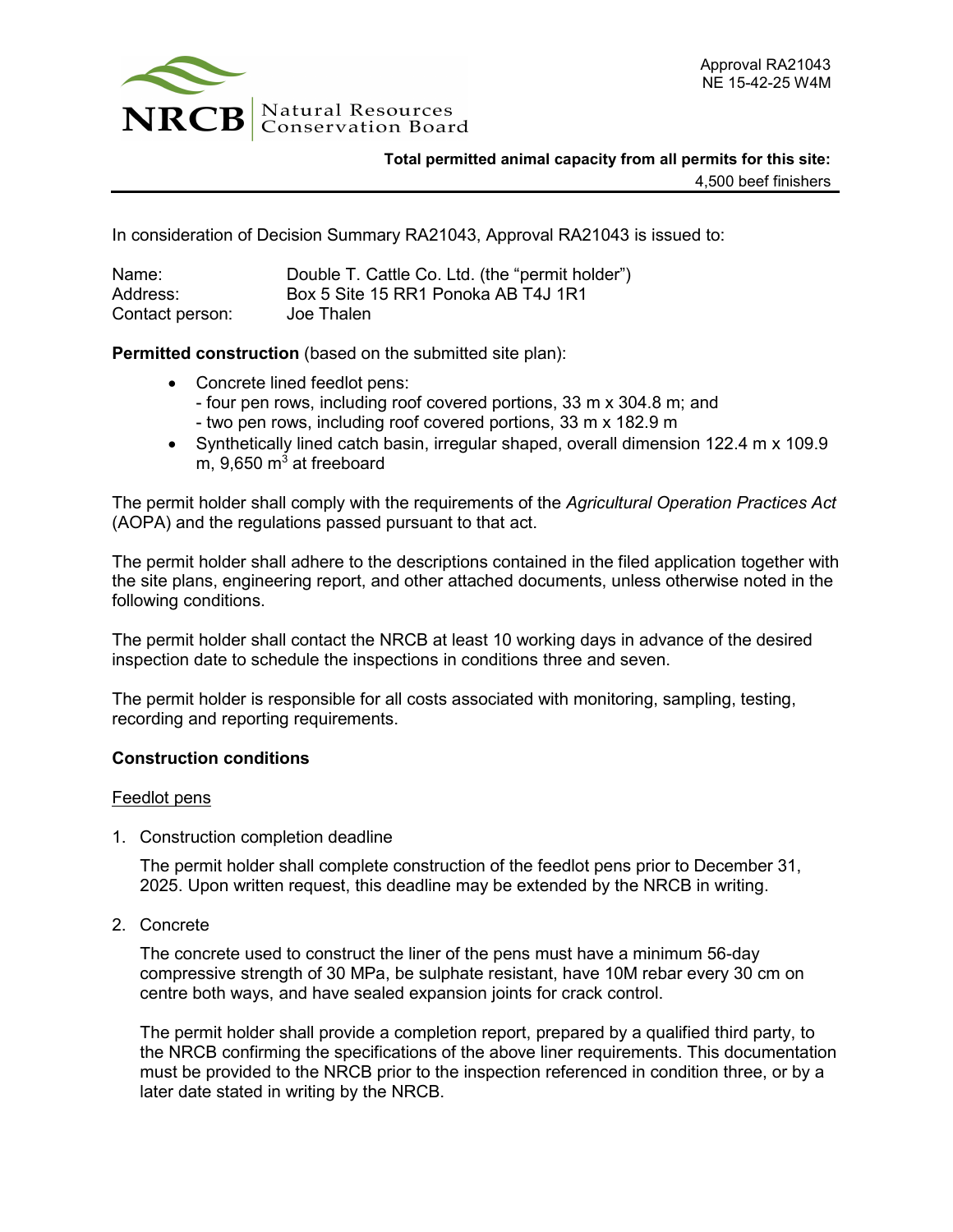

3. Post construction inspection

The permit holder shall not place manure or livestock in the feedlot pens until NRCB personnel have inspected them and stated in writing that they have been constructed in accordance with the terms and conditions of this approval.

## Synthetically lined catch basin

4. Construction above water table

The permit holder shall immediately cease construction of the synthetically lined catch basin and contact the NRCB if the water table is observed to be one metre or less from the bottom of the liner at the time of construction.

5. Construction completion deadline

The permit holder shall complete the construction of the synthetically lined liquid catch basin prior to December 31, 2025. Upon written request, this deadline may be extended by the NRCB in writing.

6. Liner requirement

The permit holder shall provide the NRCB with a written construction completion report, signed by a qualified third party, for the synthetically lined catch basin. The report must confirm that the synthetically lined catch basin:

- has been constructed in accordance with the proposed design including the horizontal dimensions, vertical dimensions (including portions above and below ground) and inside wall slopes
- has been constructed in the proposed and approved location
- has the same or equivalent liner as proposed and
- that the liner was installed in accordance with the liner supplier's requirements, including under membrane surface preparation and proper sealing at all seams
- 7. Post construction inspection

The permit holder shall not allow manure impacted runoff to enter the synthetically lined catch basin until NRCB personnel have inspected it and stated in writing that it has been constructed in accordance with the terms and conditions of this approval.

### **Operating conditions**

8. Water well monitoring (from Approval RA02053)

Water quality tests shall be conducted annually on water wells within 100 m of the confined feeding operation's manure collection areas and manure storage facilities. The annual water well test results shall be submitted to the NRCB no later than July 31 of each year unless otherwise directed in writing by the NRCB.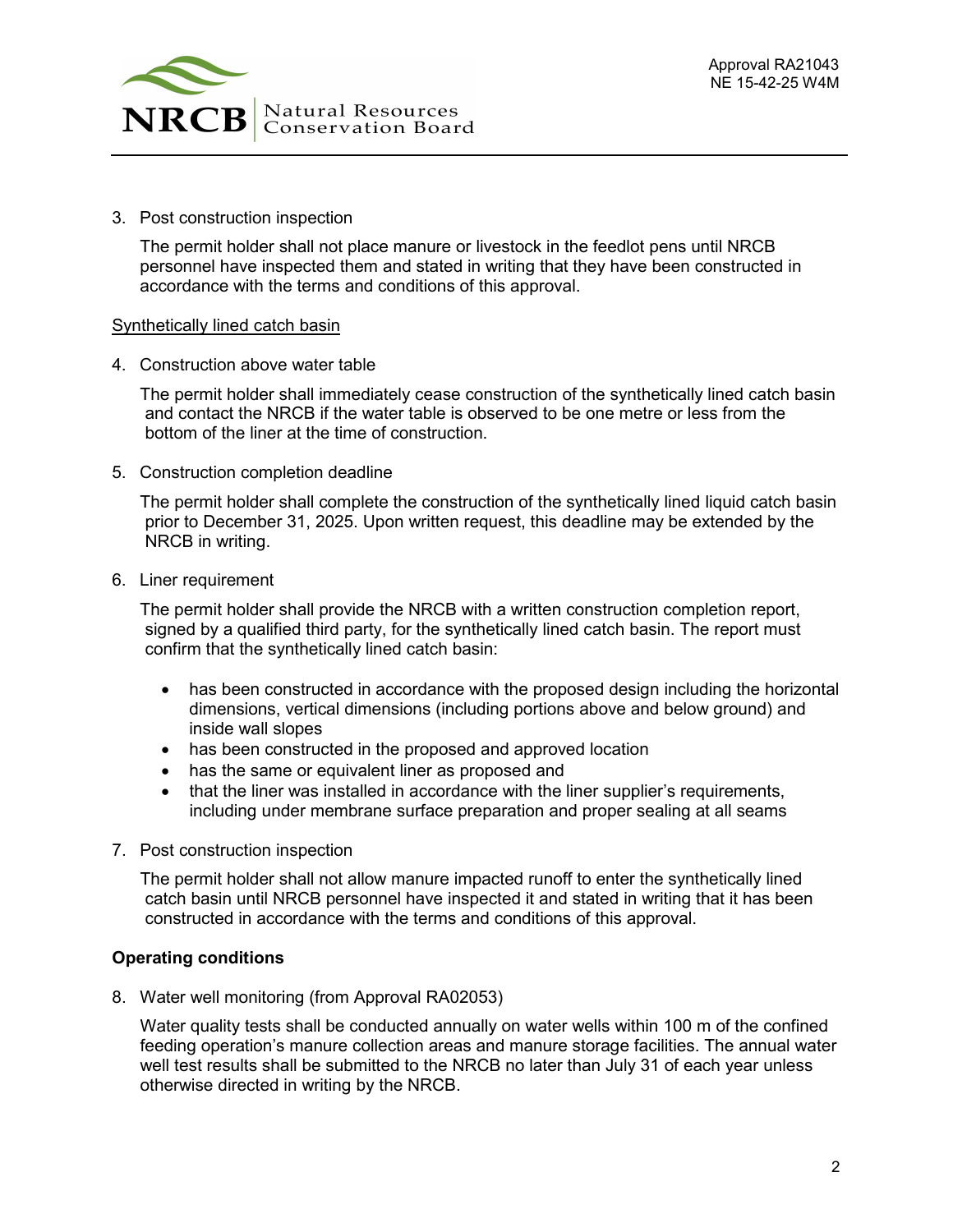

This approval becomes effective immediately, its conditions will remain in effect unless amended in writing by the NRCB.

The deemed approval, including Ponoka County issued development permit D-97-09, and the NRCB issued Approval RA02053 are hereby superseded and are no longer in effect, unless Approval RA21043 is held invalid, in which case the previous permits will remain in effect.

May 17, 2022

(original signed) Jeff Froese Approval Officer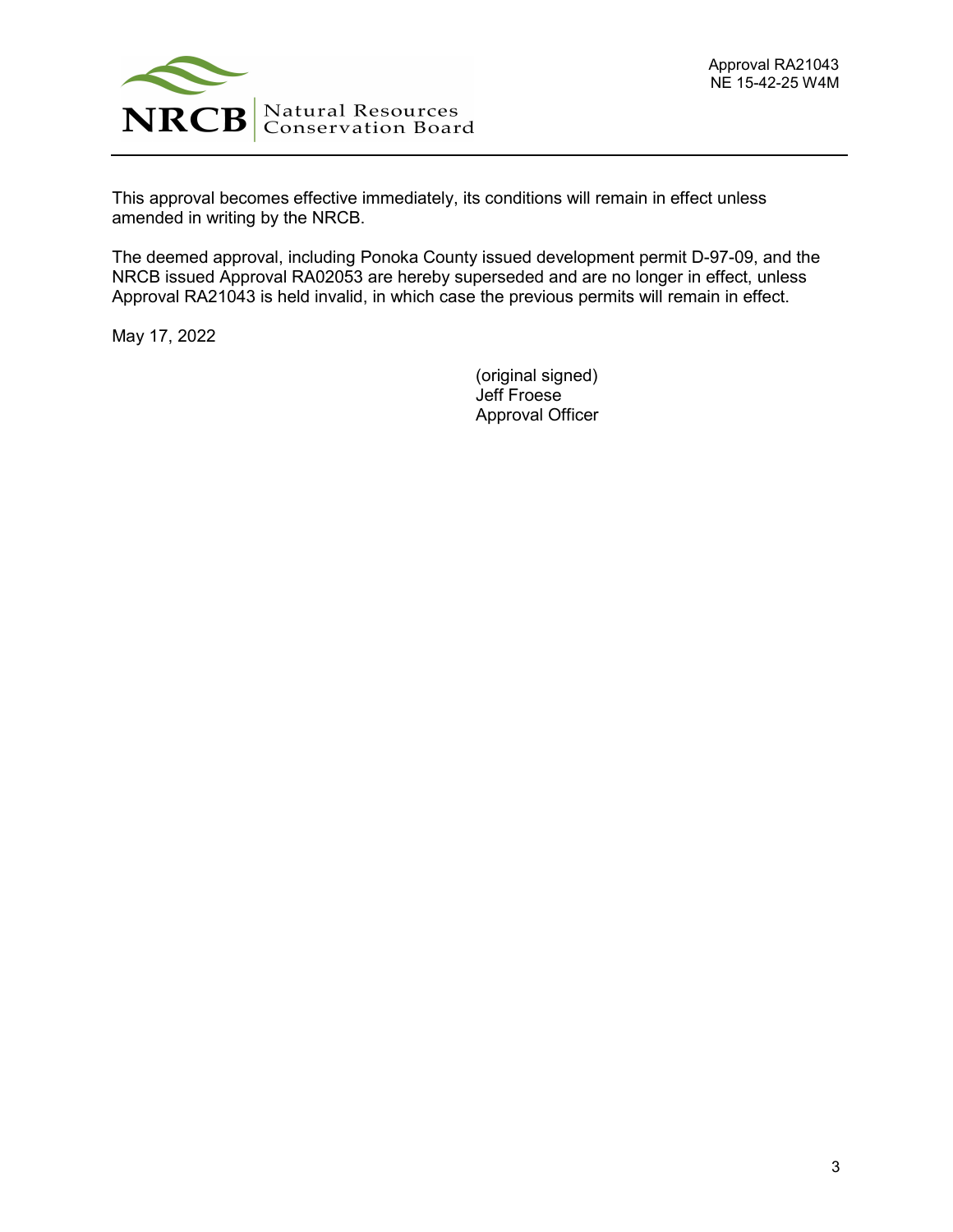

# **Approval RA21043 – Appendix**

## **Existing permitted facilities**

| $\overline{\phantom{0}}$<br><br>acility | -<br>'m.<br>.<br>Jir<br>1810<br>ner<br>115 | $+$ $ -$<br>UH                                                         |
|-----------------------------------------|--------------------------------------------|------------------------------------------------------------------------|
| Sow barr                                | $\sim -1$<br>$\Delta$                      | )2053<br>AU.<br>הורהי<br>л<br>$\overline{\mathbf{v}}$<br>៶⊾<br>۰.<br>v |

\* The eastern half (40 m x 13.5 m) is usable as a manure collection area or manure storage facility. Despite this, the applicant has indicated that this facility will be converted into a livestock processing facility which is an ancillary facility that does not require a permit under AOPA.

**Already met construction conditions** (brought forward from old permits)

### *From Ponoka County issued development permit D-97-08*

Condition 1) Permitee must locate all buried utilities or pipelines and bears responsibility for any damages thereto.

Condition 2) Permitee must obtain provincial permits for building, electrical, plumbing and gas sisciplines by contacting Alberta Labour, Client Services Division, Central Region, Provincial Building, #207, 4920 – 5a Street, Red Deer, Alberta, T4N 6K8 – Telephone 340-5157 – Fax 340-4847.

Condition 3) Applicant must obtain a favorable Site Assessment from Alberta Agriculture.

Condition 4) Applicant must adhere to the Code of Practice as developed by Alberta Agriculture regarding the storage and use of manure.

Condition 5) Detailed soil analysis must be completed to assess suitability of soil relative to the construction of the manure storage lagoon.

# *From Approval RA02053*

Condition 1d) Construction is to be completed by July 31, 2004.

Condition 2) Concrete Manure Storage – New barns

a) Suitable sealant is to be used in all joints in the manure storage and collection areas.

b) Concrete used to construct the pit walls and floors must have a minimum 28-day strength of 30 MPa.

c) Concrete used for pen floors must have a minimum 28-day strength of 25 MPa.

d) A professional engineer is to provide a certificate of completion of the concrete works prior to use of the barn.

Condition 3) Liquid Earthen Manure Storage

a) The liquid manure storage is to be fenced to prevent access by an unauthorized person.

b) A clearly visible sign warning of the nature and danger of the liquid manure storage must be erected at all points of access to the liquid manure storage.